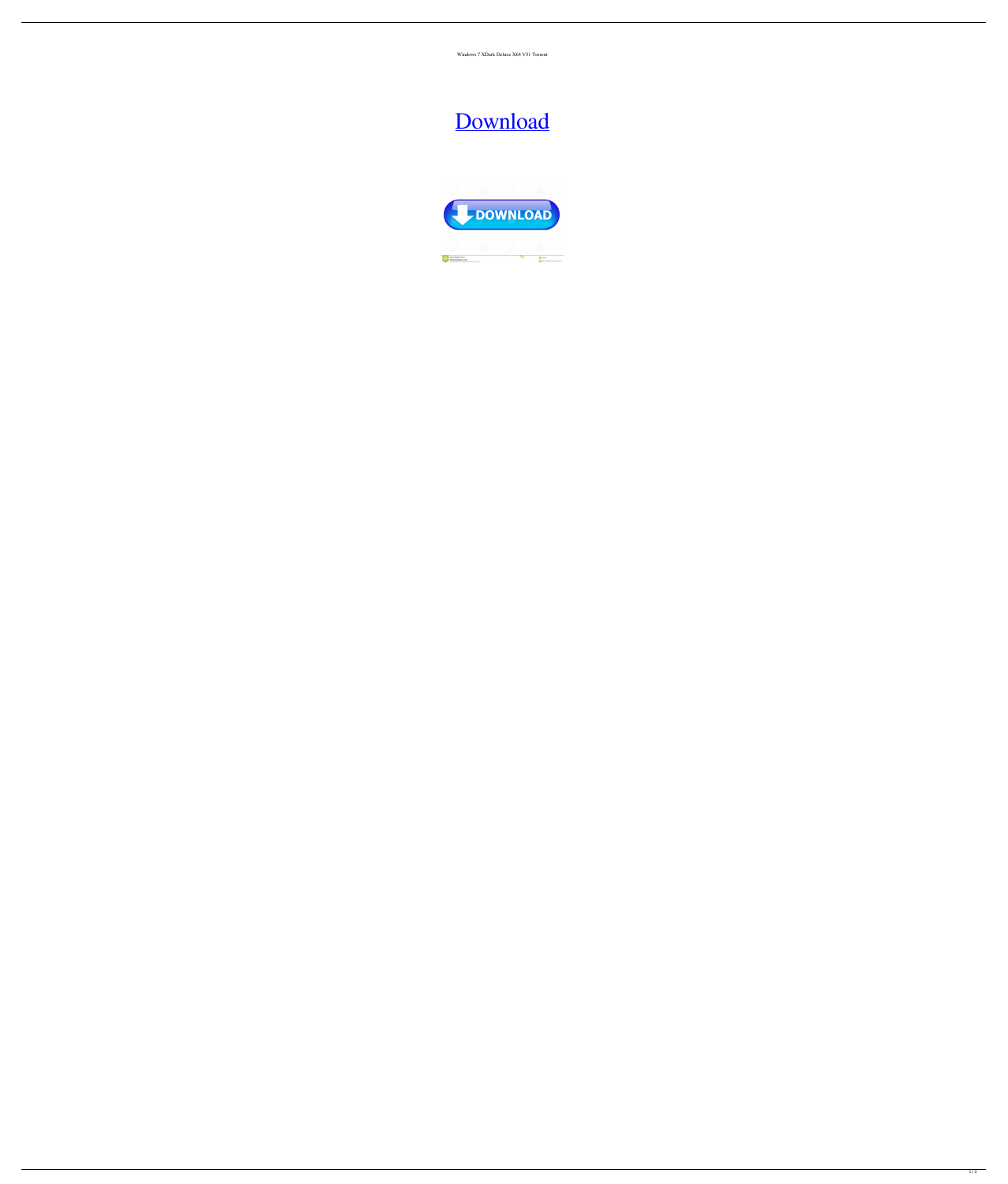Referenced from: "Windows 7 xDark Deluxe X64 V51 Torrent". BitTorrent. 7 May 2013. . Retrieved 10 May 2013. "windows 7 xdark deluxe x64 v51 torrent". Torrenting Club. 7 May 2013. A: This question was closed as a duplicate duplicate of this? 1. Field of the Invention The present invention relates to an improvement in a data transfer system between a host unit and a terminal unit. 2. Related Art of the Invention Conventionally, there is known received data. In this system, a plurality of devices are connected to the host unit by data transmission paths arranged according to the number of the terminal unit which has received data accesses a designated one of the arranged to receive data with the access control. Therefore, it is difficult to control the access to a plurality of devices by a one terminal unit. In addition, if a plurality of terminal units are arranged, it is require